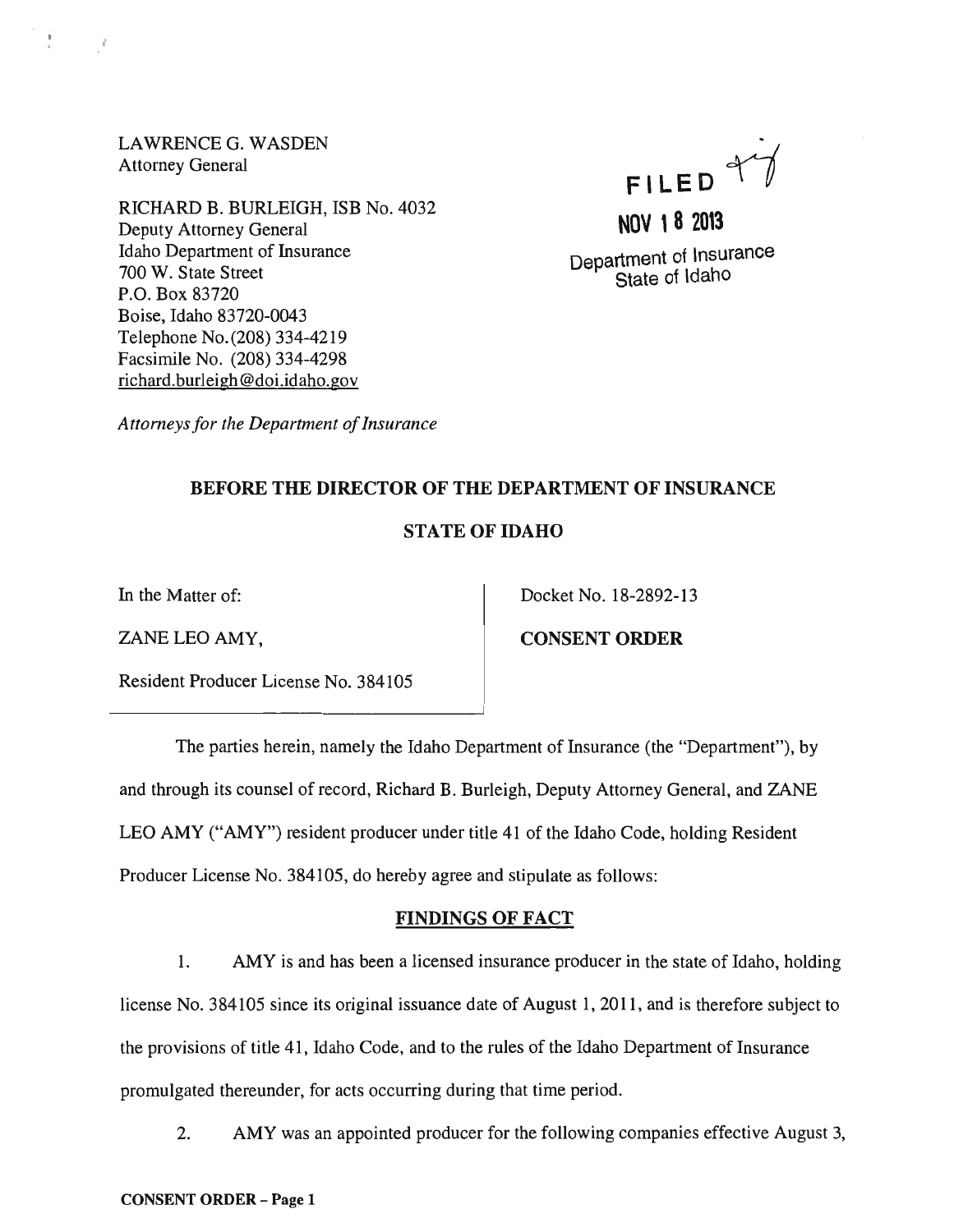2011: Farmers Insurance Company of Idaho, Farmers Insurance Exchange, Farmers New World Life, Mid Century Insurance Exchange, Truck Insurance Exchange, Foremost Insurance Company, Bristol West Insurance Company (collectively, referred to hereinafter as the "Farmers Insurance Group").

3. On March 27, 2013, AMY's appointments with the Farmers Insurance Group were terminated by Farmers Insurance Group for cause.

4. By letter dated March 27,2013, Farmers Insurance Group, in compliance with Idaho law, notified the Department that AMY's appointments were terminated for cause.

5. Farmers Insurance Group stated in its letter to the Department that the reason for terminating AMY for cause was due to "willfully misrepresented the Company."

6. The Department commenced an investigation into the actions of AMY that lead to his termination for cause by the Farmers Insurance Group.

7. As a result of the Department's investigation, the Department determined that AMY engaged in the following activities:

- a. Intentionally modified not less than eight prior proofs of insurance documents and submitted them to an insurer to secure a prior insurance discount for the customers on their insurance.
- b. Intentionally modified not less than fifteen documents showing grade point average and submitted them to an insurer to secure a good student discount for the customers on their insurance.
- c. Intentionally modified not less than eleven documents showing employment with, or retirement from, an approved occupation group to secure an "Affinity" discount for customers on their insurance.
- 8. The financial impact on the Farmers Insurance Group from AMY's actions as

 $\mathcal{L} = \mathcal{L}$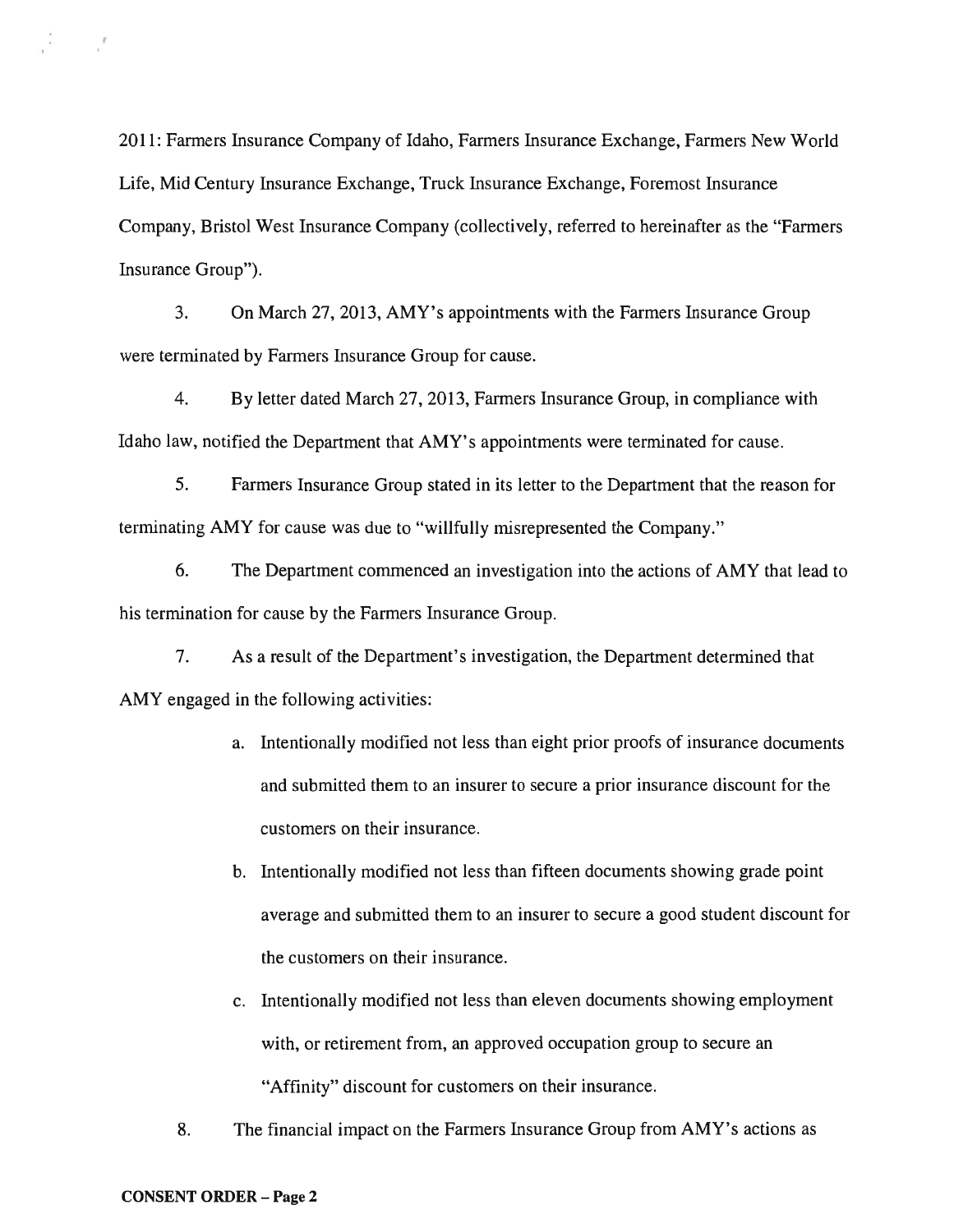reported by Farmers Insurance Group was \$6,368.00.

9. The parties agree that this matter may be brought to a close by this negotiated and stipulated Consent Order.

#### CONCLUSIONS OF LAW

10. Idaho Code § 41-1016(1)(b) provides that the director of the Department may impose an administrative penalty not to exceed one thousand dollars (\$1,000) and may revoke any license issued under chapter 10, title 41, Idaho Code, for violating any provision of title 41, Idaho Code.

11. Idaho Code  $\S$  41-1016(1)(e) provides that the director of the Department may impose an administrative penalty not to exceed one thousand dollars (\$1,000) and may revoke any license issued under chapter 10, title 41, Idaho Code, for misrepresenting the terms of an actual or proposed application for insurance or misrepresenting any fact material to any insurance transaction or proposed transaction.

12. Idaho Code § 41-1016(1)(h) provides that the director of the Department may impose an administrative penalty not to exceed one thousand dollars (\$1,000) and may revoke any license issued under chapter 10, title 41, Idaho Code, for using fraudulent or dishonest practices, or demonstrating incompetence or untrustworthiness, or being the source of injury or loss to others in the conduct of business in this state.

13. In each instance referenced above where AMY submitted an application to Farmers Insurance Group the included modified documentation, AMY violated Idaho Code §§ 41-1016(l)(e) and (h).

14. The director of the Department is authorized under Idaho Code §§ 41-1016(1)(b), (e) and (h) to impose a penalty of \$1,000 for each act in violation of Idaho law and to revoke AMY's producer license.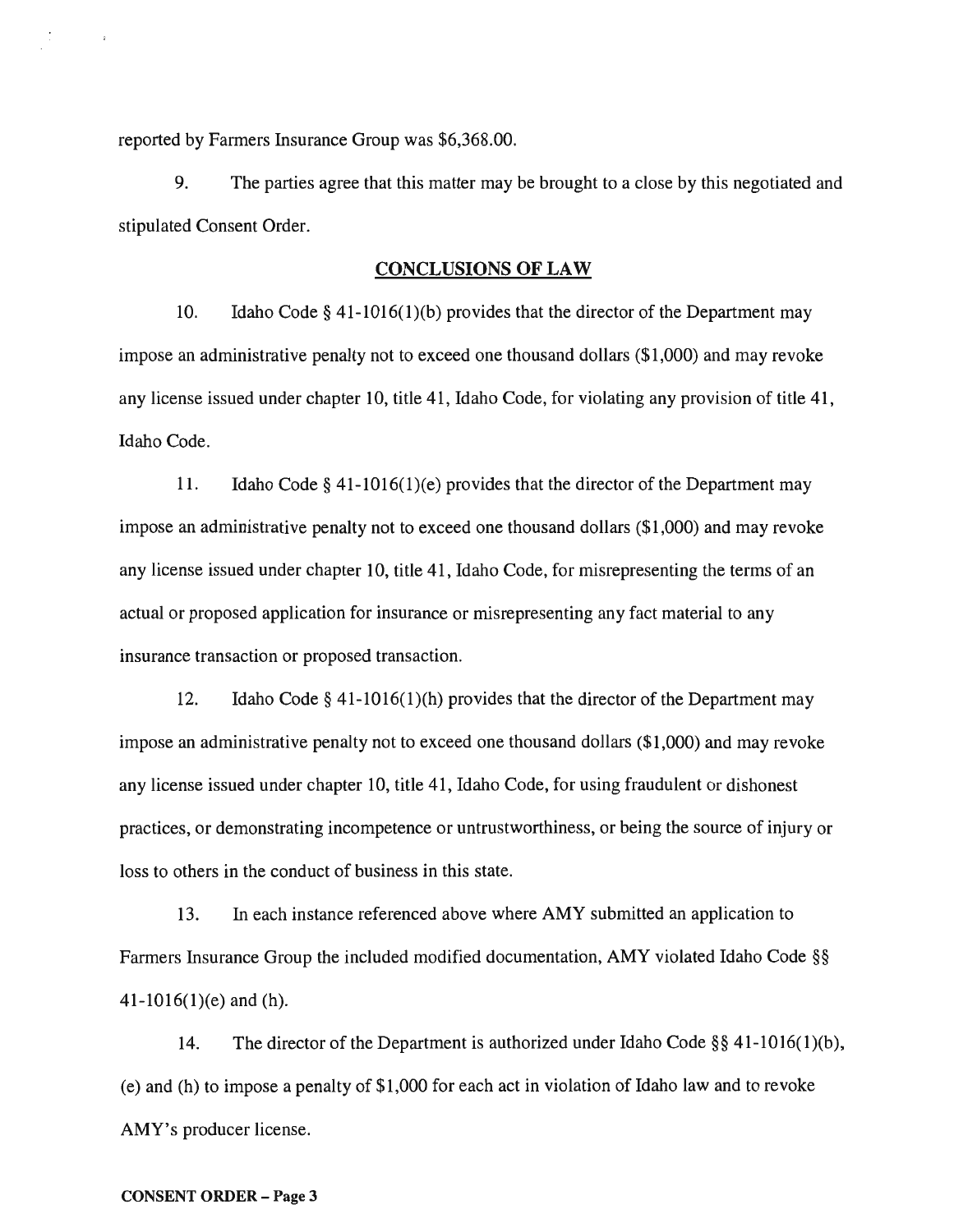#### **SANCTIONS**

- 15. Based on the foregoing, AMY and the Department agree as follows:
	- a. AMY's Resident Producer License No. 384105 shall be discontinued and revoked, effective immediately upon entry of this Consent Order.
	- b. An administrative penalty in the amount of Five Thousand Dollars (\$5,000.00) shall be imposed upon AMY, provided that One Thousand Dollars (\$1,000.00) of such penalty shall be due and payable within ten (10) business days of the date of this Order and Four Thousand Dollars (\$4,000.00) of such penalty shall be suspended but due and payable in full prior to any application by or on behalf of AMY for any license under title 41, Idaho Code.

16. The parties waive their right to notice and hearing at which they may be represented by counsel, present evidence and examine witnesses.

17. The parties hereby waive the right to seek reconsideration and judicial review of the Consent Order entered herein.

18. The parties agree that the terms of this Consent Order are appropriate and proper under the circumstances referenced herein and that they have entered into this Consent Order knowingly, voluntarily and with full knowledge of any rights they may be waiving thereby.

[Signatures on following pages.]

 $\sim$   $^{-1}$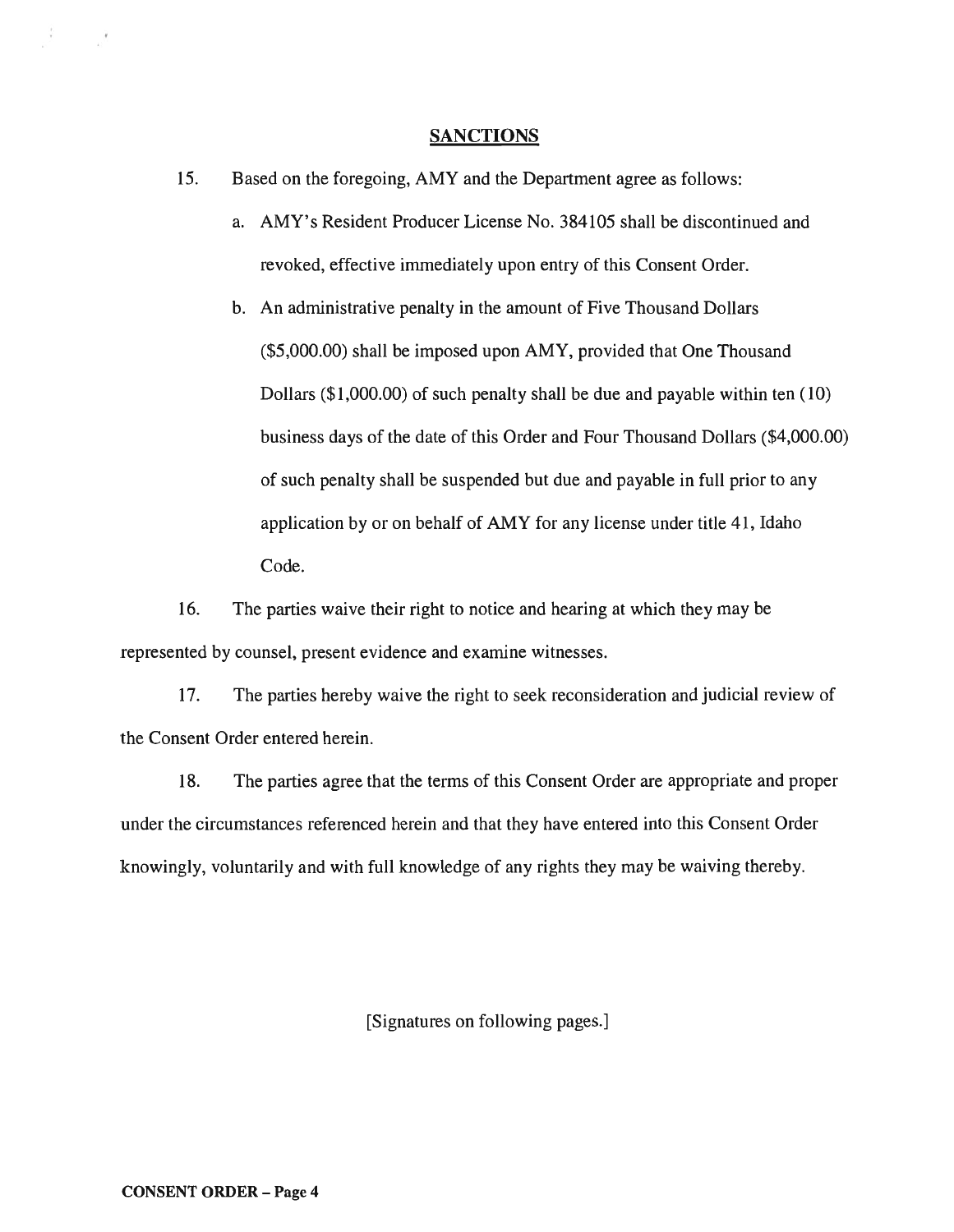AGREED THIS  $\mathcal{L}$  day of  $\bigwedge_{x \in \mathcal{L}} \mathcal{L}$  2013.



On this  $\frac{1}{2}$  day of  $\frac{N}{\omega}$  day of  $\frac{N}{\omega}$   $\frac{N}{\omega}$ , 2013, before me, the undersigned Notary Public, personally appeared ZANE LEO AMY, proved to me on the basis of satisfactory evidence to be the person whose name is subscribed to the within instrument, and acknowledged that he executed the same.

Notary Public in and for the State of Idaho My commission expires on  $11-24-14$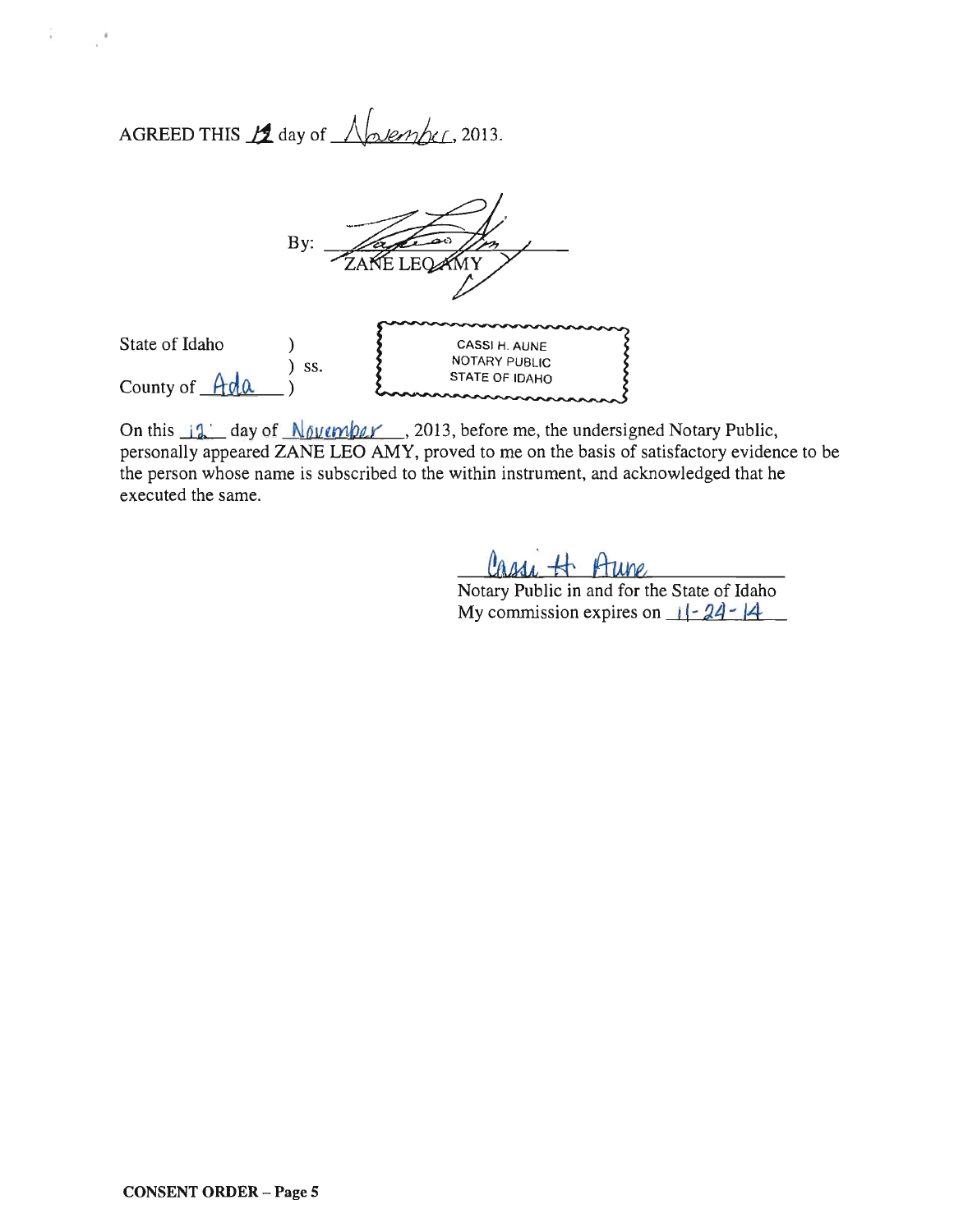AGREED THIS  $15$  day of  $\sqrt{\frac{\text{wtm}^2}{2}}$ , 2013.

STATE OF IDAHO DEPARTMENT OF INSURANCE

 $By$ : Gina McBride, CPCU, CPM, CIE Bureau Chief, Consumer Services

Approved as to Form:

STATE OF IDAHO OFFICE OF THE ATTORNEY GENERAL  $B$ Richard B. Burkigh-

Deputy Attorney General Attorney for the Department of Insurance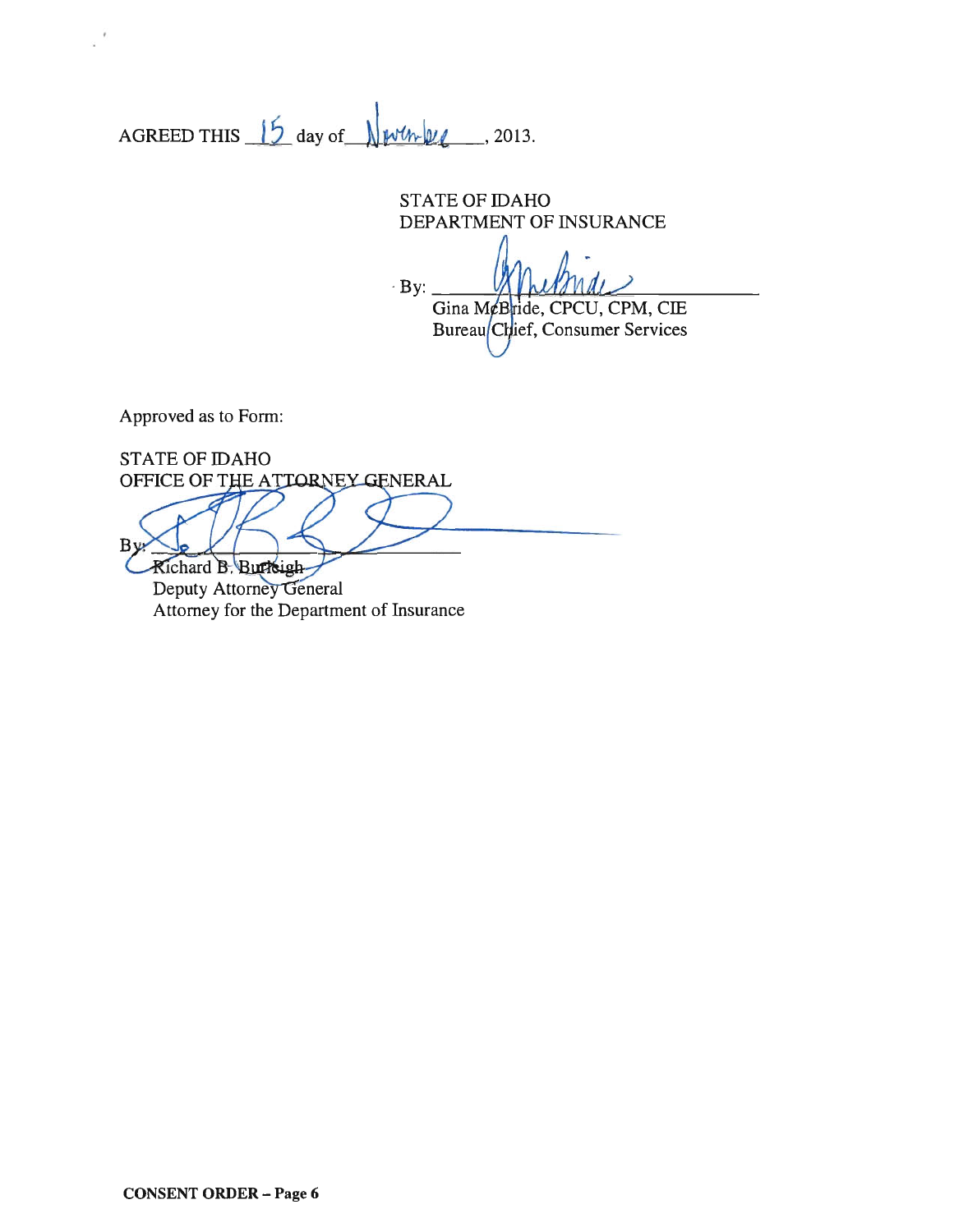## FINAL ORDER

#### **IT IS HEREBY ORDERED,**

1. ZANE LEO AMY's Resident Producer License No. 384105 is hereby discontinued and revoked, effective immediately.

2. An administrative penalty in the amount of Five Thousand Dollars (\$5,000.00) is imposed upon ZANE LEO AMY, provided that One Thousand Dollars (\$1,000.00) of such penalty shall be due and payable within ten (10) business days of the date of this Order and Four Thousand Dollars (\$4,000.00) of such penalty shall be suspended but due and payable in full prior to any application by or on behalf of ZANE LEO AMY, for any license under title 41, Idaho Code. Failure to pay any portion of the penalty as provided herein shall bar ZANE LEO AMY from being eligible for any license under title 41, Idaho Code.

DATED this  $15\frac{\mu}{\text{day of}}$  November<sub>, 2013.</sub>

STATE OF IDAHO

DEPARTMENT OF INSURANCE

 ${\rm W}\Pi$ **Director**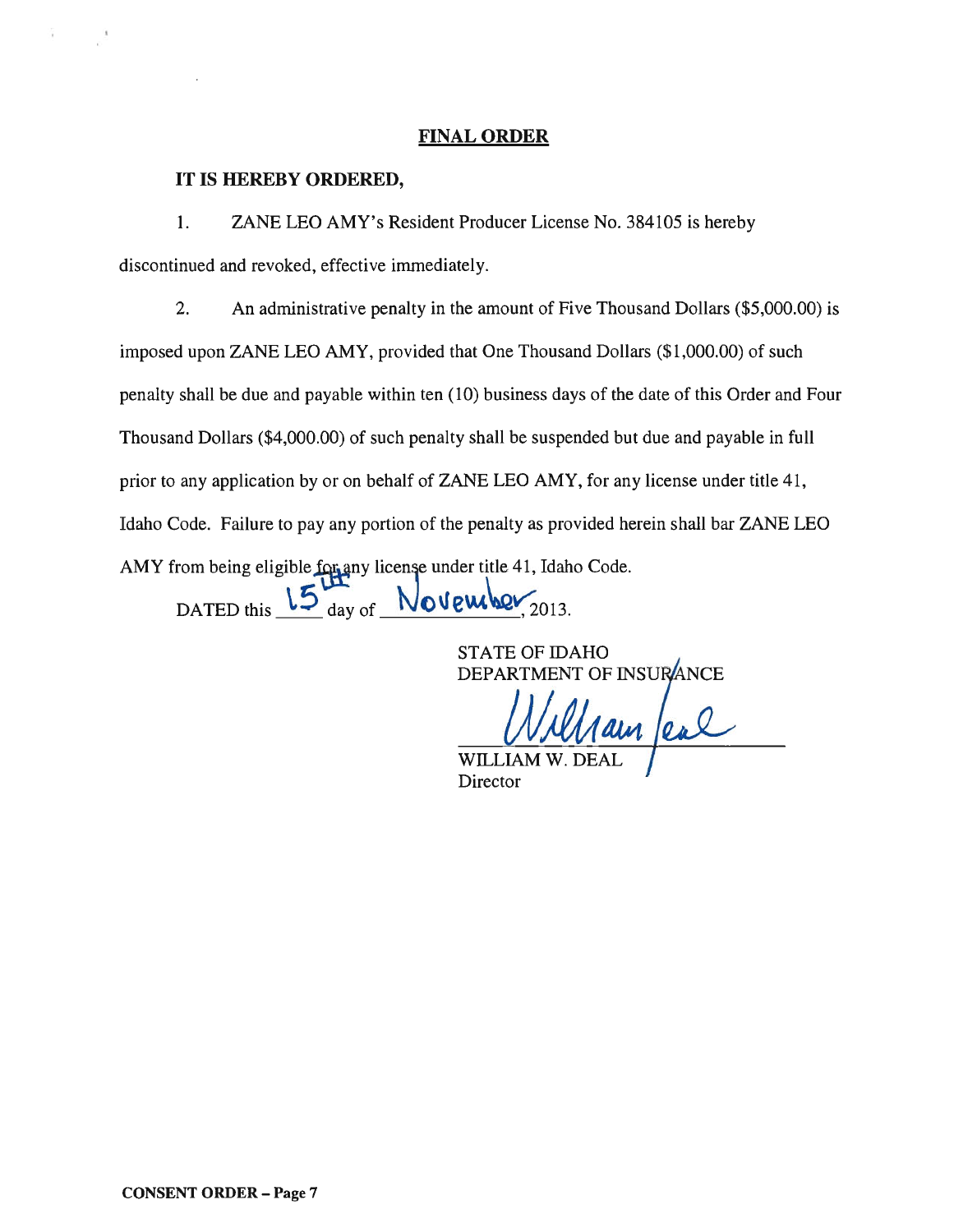## **NOTICE REGARDING REPORTABLE PROCEEDINGS**

The foregoing is considered a reportable administrative proceeding. As such, it is a public record and is public information that may be disclosed to other states and reported to companies for which you are actively appointed. This information will be reported to the National Association of Insurance Commissioners (NAIC) and will appear in the online searchable database of the Idaho Department of Insurance. You should be aware that this proceeding must be disclosed on any insurance license application and must be reported to any and all states in which you hold an insurance license.

 $\epsilon$  .  $\epsilon$  .